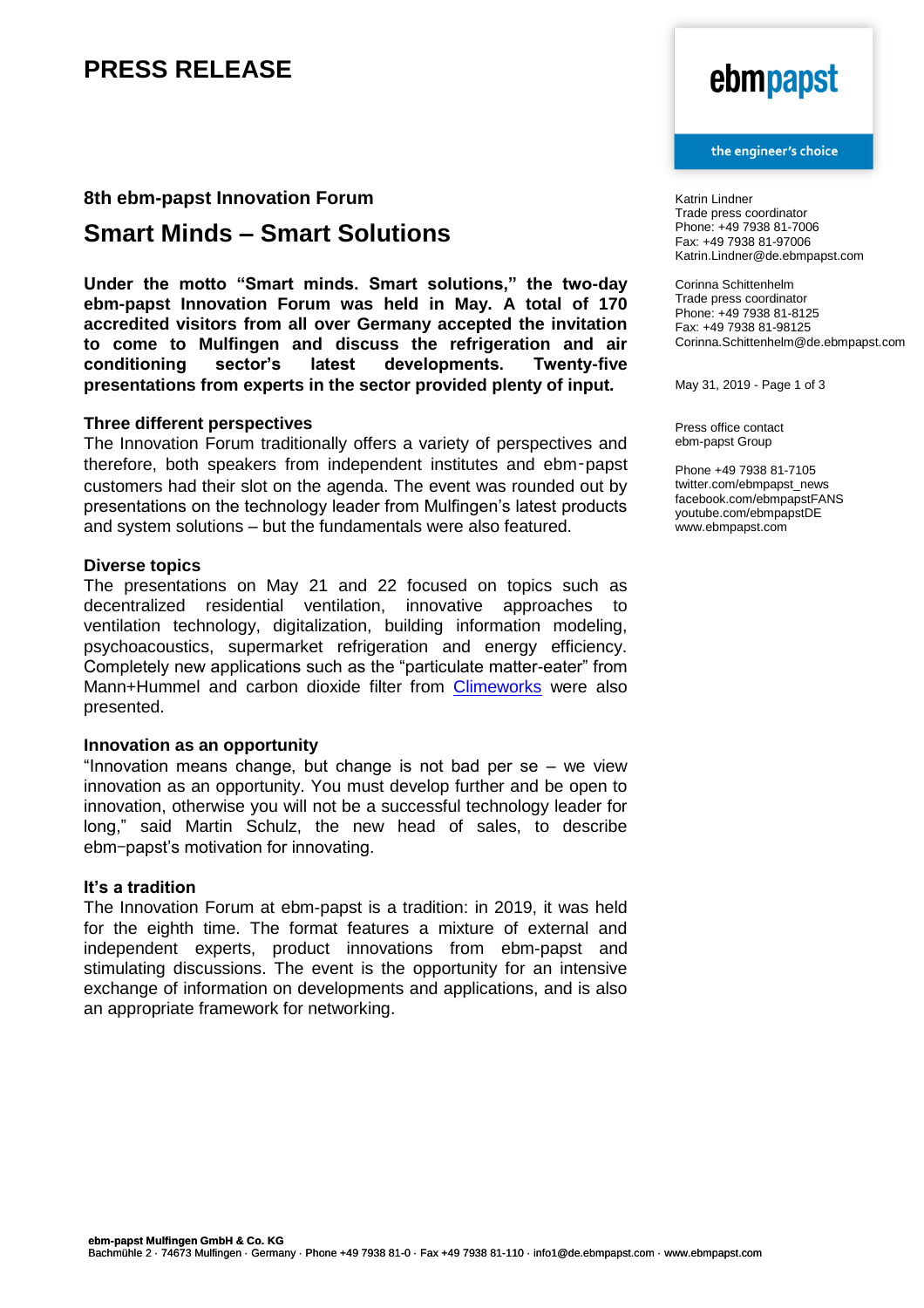# **PRESS RELEASE**

# **8th ebm-papst Innovation Forum Smart Minds – Smart Solutions**



Fig. 1: A total of 25 presentations were given at the 8th Innovation Forum in Mulfingen, Germany in May.



Fig. 2: On two days in May, a total of 170 visitors attended the ebmpapst Innovation Forum.

| <b>Photos</b>     | ebm-papst                                          |
|-------------------|----------------------------------------------------|
| <b>Characters</b> | Approx. 2,000, including headings and sub-headings |
| Tags              | ebm-papst, innovation, digitalization              |
| Link              | https://www.ebmpapst.com                           |
|                   | https://mag.ebmpapst.com/en?s=climeworks           |

# ebmpapst

#### the engineer's choice

Katrin Lindner Trade press coordinator Phone: +49 7938 81-7006 Fax: +49 7938 81-97006 Katrin.Lindner@de.ebmpapst.com

Corinna Schittenhelm Trade press coordinator Phone: +49 7938 81-8125 Fax: +49 7938 81-98125 Corinna.Schittenhelm@de.ebmpapst.com

May 31, 2019 - Page 2 of 3

Press office contact ebm-papst Group

Phone +49 7938 81-7105 twitter.com/ebmpapst\_news facebook.com/ebmpapstFANS youtube.com/ebmpapstDE www.ebmpapst.com